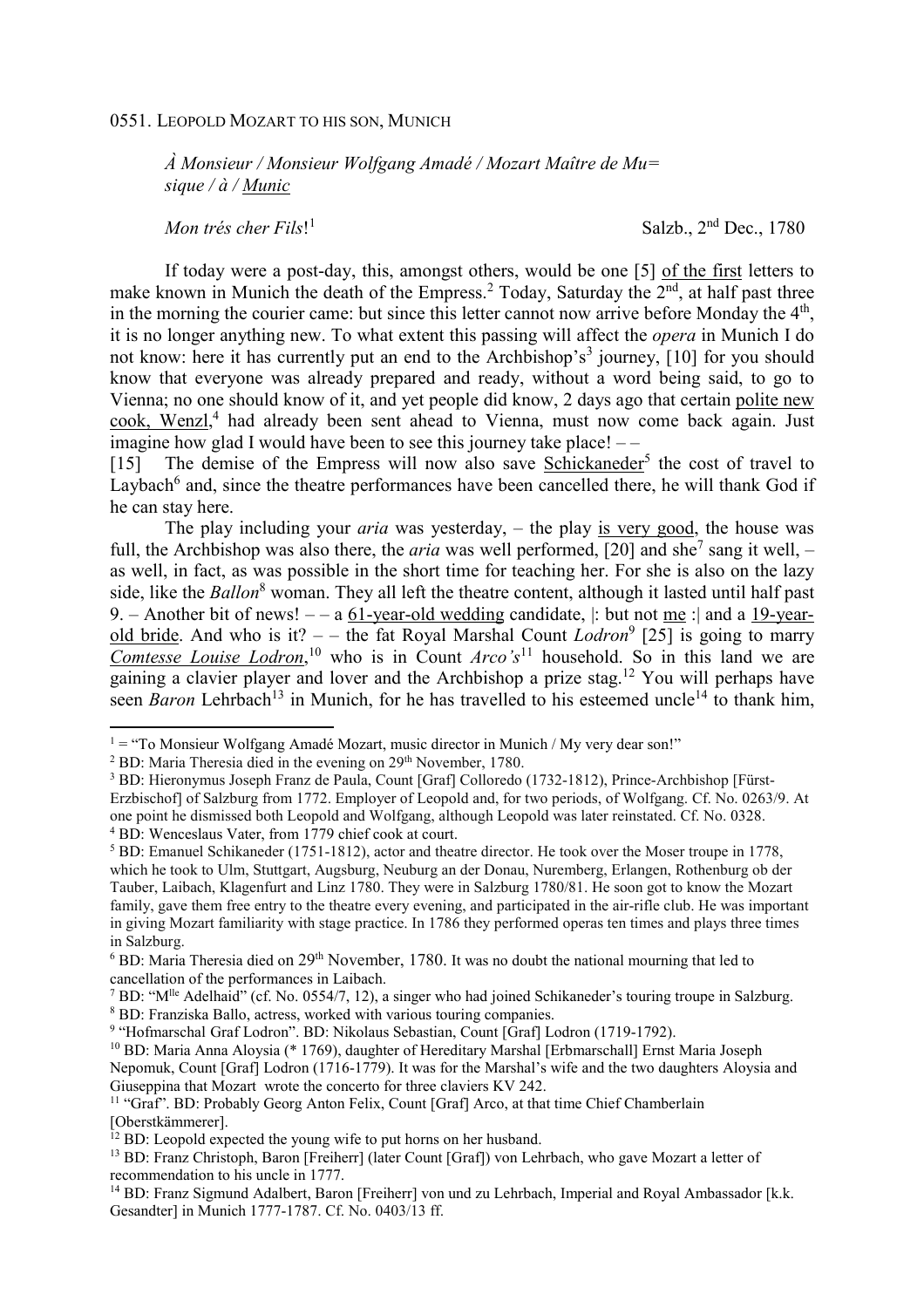since he has brought him from his small Salzburg salary [30] to Imperial service as Senior Master of the Hunt<sup>15</sup> in the part above the Enns,<sup>16</sup> to which the new possessions in Bavaria<sup>17</sup> probably belong, with 3½ or even 4000 florins. It would be very good if the esteemed Baron Lerbach would make you thoroughly well known at his esteemed uncle's, one cannot know what kind of services an Imperial minister of this kind can sometimes render. [35] *Msle:*  Weber,<sup>18</sup> too, was brought to Vienna on that occasion by the Imperial minister Count Hardek,<sup>19</sup> then in Munich. Kaunitz,<sup>20</sup> Cobenzl<sup>21</sup> and Lerbach are families which are currently held in high regard there because they are needed in the most important affairs. Perhaps *Baron* Lerbach is still in Munich, you will enquire about that from his uncle. [40] I am very concerned about the opera in Munich: *Basta*! <sup>22</sup> Chance events will happen! I am waiting impatiently to see how it will go. Pass on our compliments to all friends, and with every letter from me always picture in your imagination that I would need an extra page if I were to write down all the regards and compliments which I am meant to pass on. You will have received a letter complete with the enclosure from your sister.<sup>23</sup> [45] The continuation of the performances will follow on soon. Both of us kiss you a million times and, in the consoling hope that you are in better health, I am your sincere father

Mzt

Pimmperl<sup>24</sup> sends his compliments, along with Tresel.<sup>25</sup> Initially he thought you were coming every time he heard the house door, he ran to the door, pricked up his ears, [50] and often looked for you in the rooms. *N.B*. You must for once write something for Tresel as well, otherwise there is the greatest outrage. The serving girl is a clown!

*P.S*. Fräulein Teres *Barisani*<sup>26</sup> came for a lesson with your sister this morning, she will come 3 times every week. She prefers it at our house, [55] she says she has more peace with us than at home. Take care of yourself! Herr Schickaneder thanks you for the *aria*, <sup>27</sup> I also have to get the *aria Dentro il mio petto io Sento* written out from the *opera buffa*. <sup>28</sup> He has bought a very fine air-rifle for himself, we will break it in tomorrow. Catherl Gilowsky<sup>29</sup> thanks you for the congratulations on her name-day. Now that will finally an end to it, once again, take care of

 $\overline{a}$ 

<sup>28</sup> BD: From *La finta giardiniera* KV 196.

<sup>15</sup> "Oberstjägermeister".

<sup>&</sup>lt;sup>16</sup> BD: i.e. west of the river Enns, a tributary on the right side of the Danube.

 $17$  BD: Territories ceded to Austria at the Peace of Teschen,  $13<sup>th</sup>$  May, 1779.

<sup>&</sup>lt;sup>18</sup> BD: Aloisia Weber (c. 1760-1839 [not 1830, see BD VIII]). She was 17 when Mozart met first her in Mannheim. She was already singing at court (cf. No. 0469/56). The family moved to Munich in 1778 with many of the other court musicians; Aloisia was employed there at the "German Theatre" ["zum deutschen Theater"]. In September, 1779, she was given a leading position at the German Opera in Vienna [Deutsche Oper]. Cf. No. 0405/30. Mozart was initially romantically interested in her, but later married one of her sisters, Constanze. <sup>19</sup> "Graf". BD: Adam Franz, Count [Graf] Hartig, sometime Austrian ambassador in Munich.

<sup>20</sup> BD: Wenzel Anton, Count [Graf] (from 1764 Prince [Fürst]) Kaunitz-Rietberg (1711-1794), diplomat, from 1753 Austrian State Chancellor [Staatskanzler].

<sup>&</sup>lt;sup>21</sup> BD: Johann Philipp, Count [Graf] Cobenzl, State Chancellor (1741-1810). Mozart frequented his house in Vienna. Cf. No. 0069/35-37.

 $22 =$  "Enough!"

 $23$  BD: No. 0547, including a list of theatre performances in Salzburg since Mozart's departure.

<sup>&</sup>lt;sup>24</sup> BD: The Mozarts' dog in Salzburg.

<sup>&</sup>lt;sup>25</sup> BD: Therese Pänckl, serving girl in the Mozart household for many veards.

<sup>&</sup>lt;sup>26</sup> BD: Maria Theresia (1761-1864), second daughter of the court physician Barisani (cf. No. 0270/28-29).

<sup>27</sup> BD: Cf. No. 0535/61. KV 196 (No. 3): Podestà's aria from *La finta giardiniera*.

<sup>29</sup> BD: "Katel, Katherl, Katerl, Catherl, Chatherl", Katharina Gilowsky (1750-1802), daughter of court surgeon Wenzel Andreas Gilowsky, member of the airgun club of earlier years, frequenter of the Mozart family home. Sometime governess to the children of Leopold Andreas, Count [Graf] Plaz.